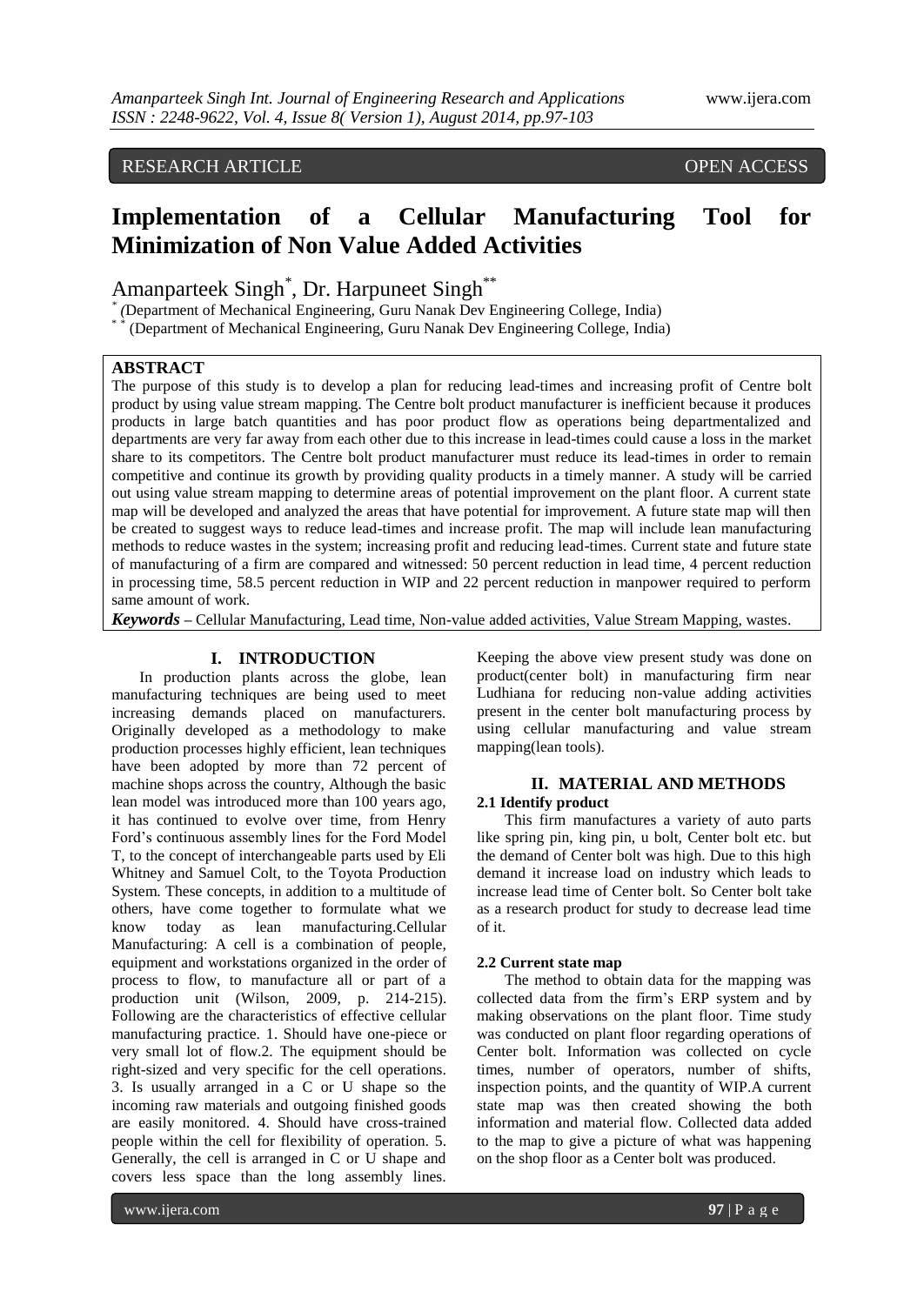| Table 1 Time study table of Center bolt |                               |                |                |  |  |  |
|-----------------------------------------|-------------------------------|----------------|----------------|--|--|--|
| NO.                                     | <b>OPERATIONS TO MAKE ONE</b> | Cycle          | Number         |  |  |  |
|                                         | <b>PART OF CENTRE BOLT</b>    | time           | of             |  |  |  |
|                                         |                               | (sec)          | workers        |  |  |  |
| $\mathbf{1}$                            | <b>STEP TURNING</b>           | 2.5            | $\mathbf 1$    |  |  |  |
| $\overline{2}$                          | <b>PICKLING</b>               | 12.5           | $\overline{2}$ |  |  |  |
| 3                                       | <b>BAR DRAWING</b>            | 6.53           | $\overline{2}$ |  |  |  |
| $\overline{4}$                          | <b>CUTTING</b>                | 1.61           | $\mathbf{1}$   |  |  |  |
| 5                                       | <b>STRAIGHTING</b>            | 8.3            | $\mathbf{1}$   |  |  |  |
| 6                                       | <b>FACING AND CHAMFERING</b>  | 7.6            | $\mathbf{1}$   |  |  |  |
| 7                                       | <b>HEAD FORGING</b>           | 24.4           | $\overline{2}$ |  |  |  |
| 8                                       | <b>HEAD AND SHANK TURNING</b> | 24.2           | $\mathbf{1}$   |  |  |  |
| 9                                       | <b>THREADING</b>              | 14.9           | $\mathbf{1}$   |  |  |  |
| 10                                      | <b>POLISHING</b>              | 5.75           | $\mathbf 1$    |  |  |  |
| 11                                      | <b>AUTO BLACKNING</b>         | 1.13           | 4              |  |  |  |
| 12                                      | <b>NUT AND BOLT ASSEMBLY</b>  | 9.2            | $\overline{2}$ |  |  |  |
| 13                                      | <b>INSPECTION</b>             | 2.64           | $\mathbf{1}$   |  |  |  |
| 14                                      | <b>LOGO MARK</b>              | 3              | $\mathbf{1}$   |  |  |  |
| 15                                      | <b>PACKING</b>                | $\overline{4}$ | $\overline{2}$ |  |  |  |
|                                         | <b>TOTAL</b>                  | 128            | 23             |  |  |  |

Using information collected for Center bolt a current state map was created. Fig.2 shows the current state map. A significant portion of the total lead-times promised to customers is used in the order entry process. There appear large areas for improvement in this current state map. However, the focus of this study will concentrate on the production Center bolt on the shop floor. Planning and scheduling activities are performed by the plant supervisor, planner, and department leads. Job

direction is communicated to each person at every machine daily. A work order and traveler are printed and sent along to each operation with the job. The first operation that the work order and traveler will go to is to the step turning. When mild steel bars were ordered for a job, the material will stack on the floor for an average of 1 day before processing begins. This is recorded on the timeline chart as a non-value added activity (NVA).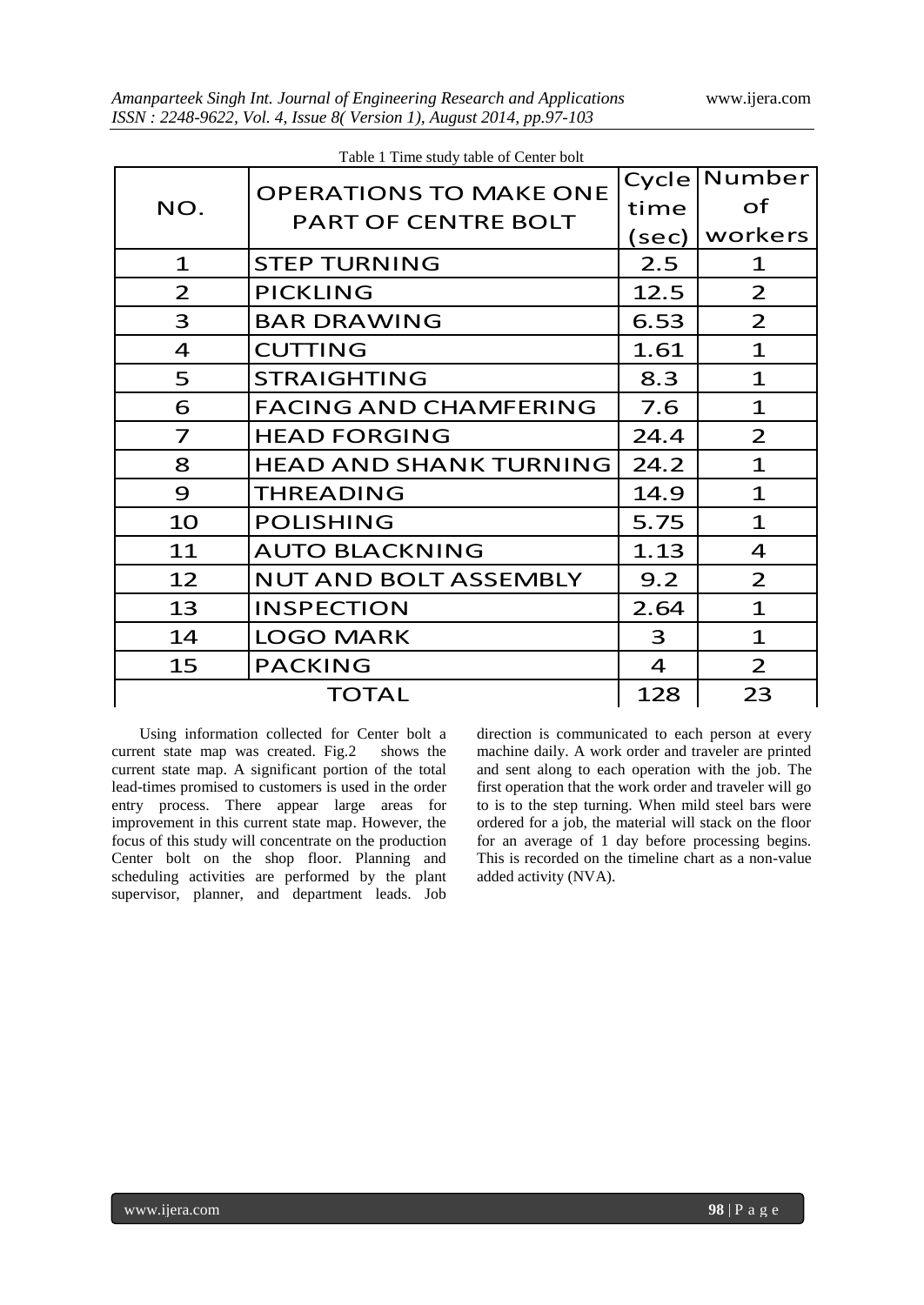

*Amanparteek Singh Int. Journal of Engineering Research and Applications* www.ijera.com *ISSN : 2248-9622, Vol. 4, Issue 8( Version 1), August 2014, pp.97-103*

Fig 1 Current state map of center bolt.

# **2.3 Assess information**

By analyzing the timeline on the current state map, it had been identified that 128 seconds was a processing time of Center bolt to create one part but it takes 4.44 days to make from to start. This is due to poor product flow and large distances between the sections or departments. Jobs are currently produced in a batch mode. This increases lead-times because the parts are in queue and waiting for the process.

Large queue required more floor space and it disturb the operator.

# **2.4 Future state map**

A future state map will be created by finding pin point areas in current state map which needed improvements. Fig.2 shows the future state map. The pin point areas that needed improvement can be summarized as the following

www.ijera.com **99** | P a g e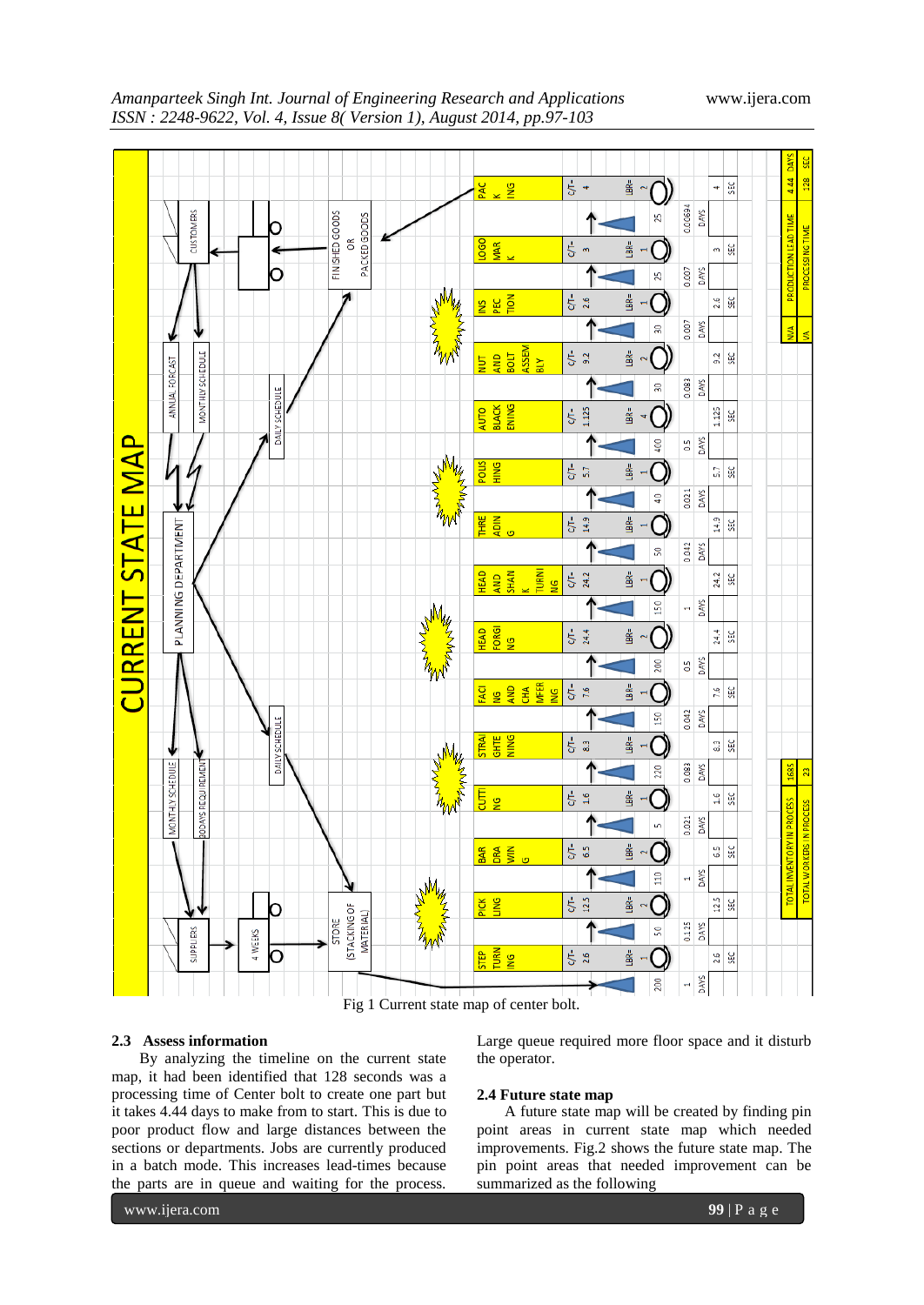# *ISSN : 2248-9622, Vol. 4, Issue 8( Version 1), August 2014, pp.97-103*



# **2.5 Comparison of current and future state maps**

After creating current and future state maps comparison take place between these two maps. Table given below shows the comparison of lead times, work in process, man power required for same output and processing time of Center bolt.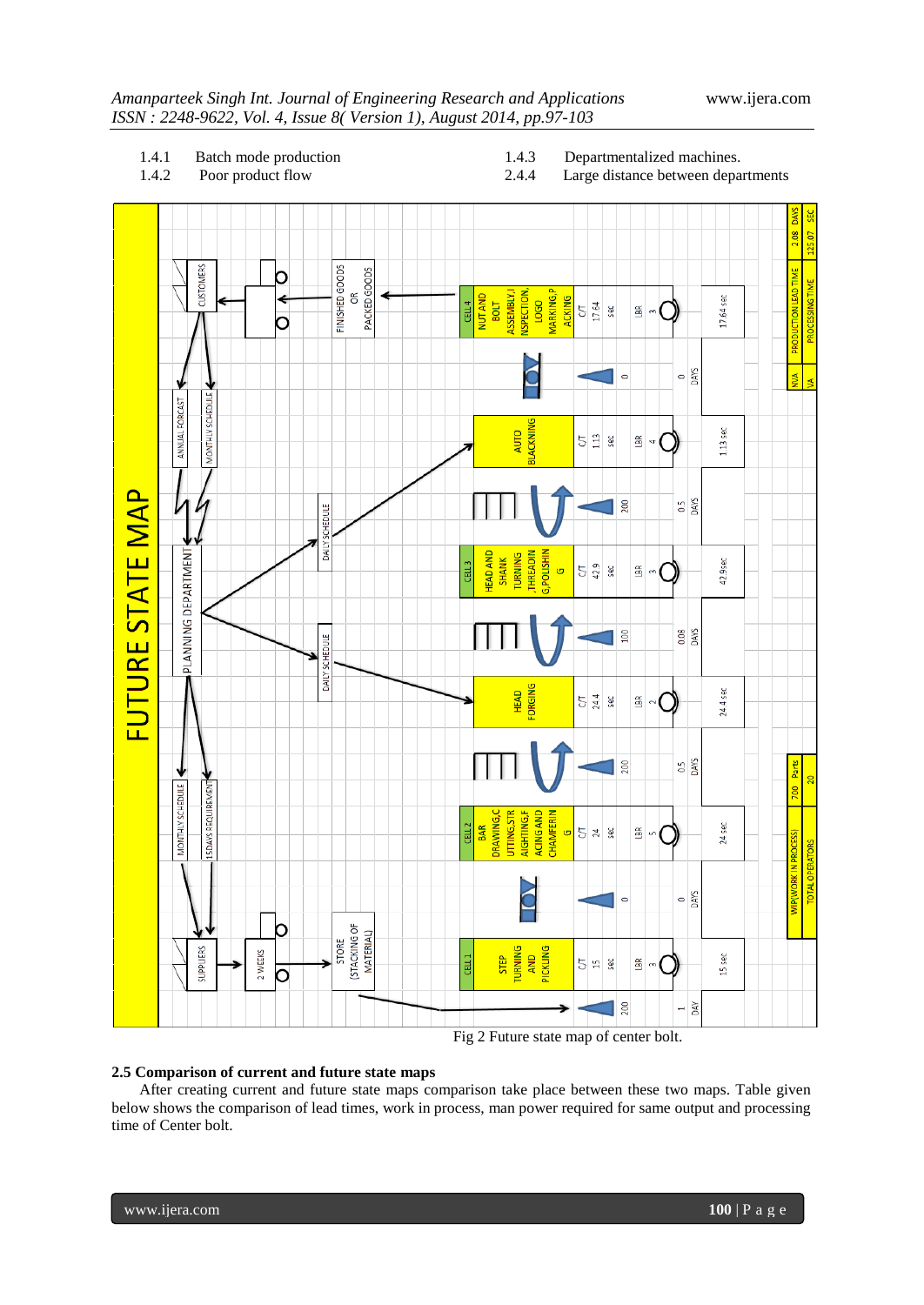# *Amanparteek Singh Int. Journal of Engineering Research and Applications* www.ijera.com *ISSN : 2248-9622, Vol. 4, Issue 8( Version 1), August 2014, pp.97-103*

|                | Tuble 2 Comparison of carrent and future state maps<br><b>OPERATIONS</b> | Process<br>time(sec) |             | Lead time<br>(days) |                | NO. OF<br><b>WORKERS</b> |                | Work in<br>process<br>(parts) |                |
|----------------|--------------------------------------------------------------------------|----------------------|-------------|---------------------|----------------|--------------------------|----------------|-------------------------------|----------------|
| NO.            |                                                                          |                      | F.S         | C.S                 | F.S            | C.S                      | F.S            | C.S                           | F.S            |
| $\mathbf{1}$   | <b>STEP TURNING</b>                                                      | 2.67                 | 2.5         | $\mathbf{1}$        | $\overline{1}$ | $\mathbf{1}$             | $\mathbf{1}$   | 200                           | 200            |
| $\overline{2}$ | <b>PICKLING</b>                                                          |                      | $12.5$ 12.5 | 0.13                | $\mathbf 0$    | $\overline{2}$           | $\overline{2}$ | 50                            | $\mathbf 0$    |
| 3              | <b>BAR DRAWING</b>                                                       | 6.53                 | 6.53        | $\overline{1}$      | $\overline{0}$ | $\overline{2}$           | $\overline{2}$ | 110                           | $\overline{0}$ |
| 4              | <b>CUTTING</b>                                                           | 1.61                 | 1.61        | 0.02                | 0              | $\overline{1}$           | $\mathbf{1}$   | 5                             | $\overline{0}$ |
| 5              | <b>STRAIGHTING</b>                                                       | 8.3                  | 8.3         | 0.08                | $\overline{0}$ | $\overline{1}$           | $\mathbf{1}$   | 220                           | $\overline{0}$ |
| 6              | <b>FACING AND CHAMFERING</b>                                             | 7.6                  | 7.6         | 0.04                | $\overline{0}$ | $\mathbf{1}$             | $\mathbf{1}$   | 150                           | 0              |
| $\overline{7}$ | <b>HEAD FORGING</b>                                                      | 24.4                 | 24.4        | 0.5                 | 0.5            | $\overline{2}$           | $\overline{2}$ | 200                           | 200            |
| 8              | <b>HEAD AND SHANK TURNING</b>                                            | 24.2                 | 23          | $\mathbf{1}$        | 0.08           | $\mathbf{1}$             | $\mathbf{1}$   | 150                           | 100            |
| 9              | <b>THREADING</b>                                                         | 14.9                 | 14.9        | 0.04                | $\overline{0}$ | $\overline{1}$           | $\mathbf{1}$   | 50                            | $\overline{0}$ |
| 10             | <b>POLISHING</b>                                                         | 5.75                 | 5           | 0.02                | $\overline{0}$ | $\overline{1}$           | $\mathbf{1}$   | 40                            | $\mathbf{0}$   |
| 11             | <b>AUTO BLACKNING</b>                                                    | 1.13                 | 1.13        | 0.5                 | 0.5            | $\overline{4}$           | $\overline{4}$ | 400                           | 200            |
| 12             | <b>NUT AND BOLT ASSEMBLY</b>                                             | 9.2                  | 8           | 0.08                | 0              | $\overline{2}$           | $\mathbf{1}$   | 30                            | 0              |
| 13             | <b>INSPECTION</b>                                                        | 2.64                 | 2.64        | 0.01                | 0              | $\mathbf{1}$             | 1              | 30                            | $\mathbf{0}$   |
| 14             | <b>LOGO MARK</b>                                                         | 3                    | 3           | 0.01                | $\overline{0}$ | $\mathbf{1}$             |                | 25                            | 0              |
| 15             | <b>PACKING</b>                                                           | 4                    | 4           | 0.01                | $\overline{0}$ | $\overline{2}$           | $\mathbf{1}$   | 25                            | $\mathbf 0$    |
|                | <b>TOTAL</b>                                                             | 128                  | 125         | 4.44                | 2.08           | 23                       | 20             | 1685                          | 700            |

| Table 2 Comparison of current and future state maps |  |  |
|-----------------------------------------------------|--|--|
|                                                     |  |  |

# **III. RESULTS AND DISCUSSION 3.1 Lead time reduction**

Lead time reduce from 4.15 days to 2.08 days. Using one piece flow or small batches combined with manufacturing cells.

4.15 days \* 2 1 hours available per day = 87.15 hours

2.08 days \* 2 1 hours available per day = 43.68 hours

% reduction =  $1 - (43.68 \text{ hours} / 87.15 \text{ hours}) * 100$  $= 50$ 

So 50% reduction in lead time of Center bolts.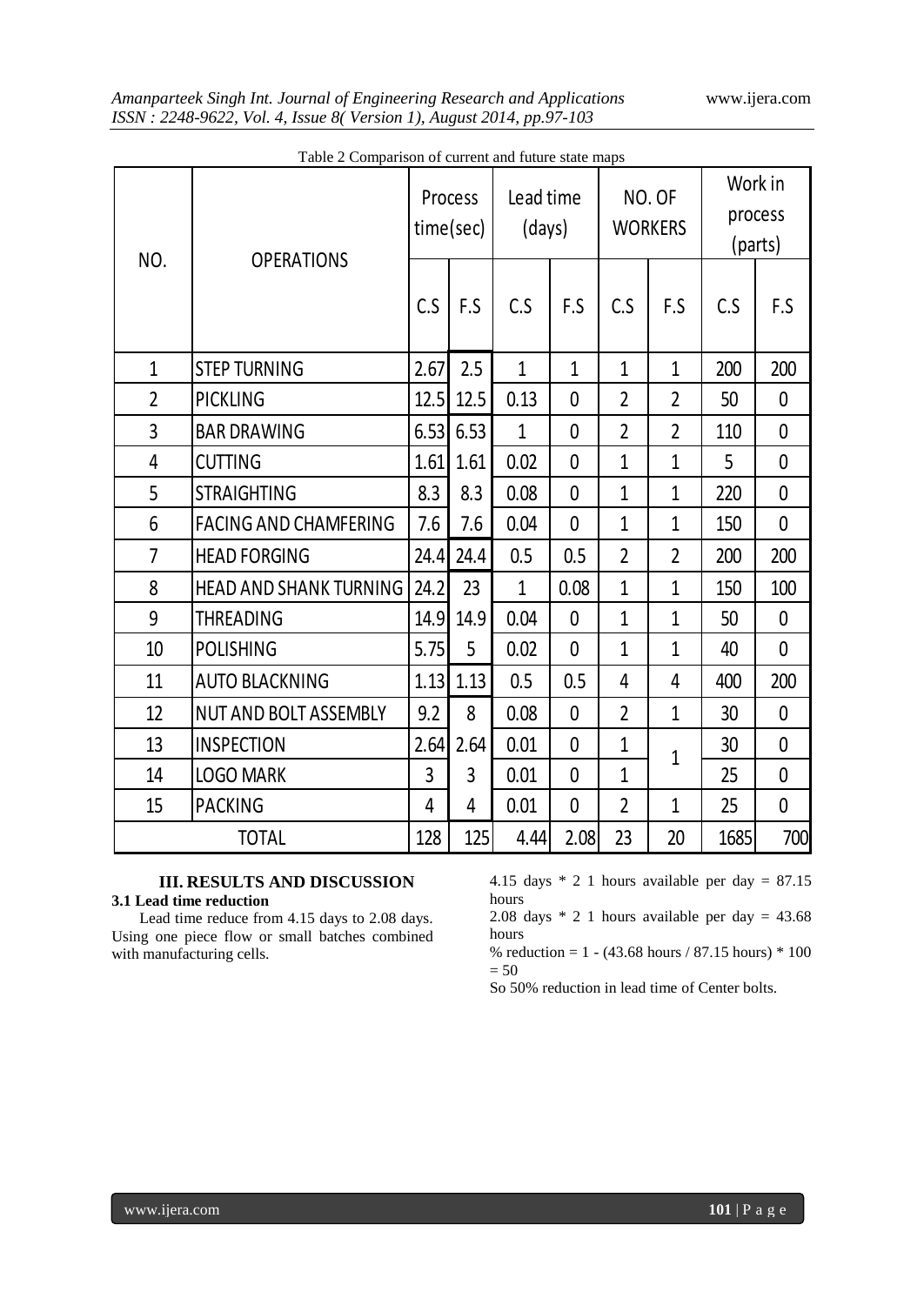

Fig 3 Reduction in lead time

## **3.1 Reduction in process time**

With the addition of *5s* and quick changeover setups, current state production time can be reduced from 119 seconds to 114.1 seconds.

#### **3.2 Reduction in man power**

In current state map 23 operators are working in Centre bolt manufacturing process. A future state map was created by implementing lean manufacturing techniques which also reduce man power working in manufacturing process. In future state map 18 operators are working in Centre bolt manufacturing process, 22% reduction of man power.

#### **3.3 Reduction in work in process**

Works in process are also reduced to 58.4%.



**Fig 4 Reduction in work in process**

# **IV. CONCLUSIONS**

# **4.1 Reduction in lead time**

In current state map of center bolt lead time was 4.44 days. After finding pin point areas for improvement future state map was developed with the help of cellular manufacturing. So due to this lead time reduce to 2.08 days means 53 percent reduction in lead time..

#### **4.2 Reduction in work in process**

Work in process inventory of center bolt in current state map was 1685 parts but after implementation of single piece flow work in process

www.ijera.com **102** | P a g e

inventory reduce to 700 parts means 58.4 reductions in work in process.

#### **4.3 Reduction in processing time**

With the help of 5s processing time can be reduce from 128 sec to 125 sec. reduction was 2 percent.

## **4.4 Reduction in Man power required**

In current state map 23 operators was working to produce center bolt but after implementation of cellular manufacturing operators reduce to 20 means 13 percent reduction in man power required.